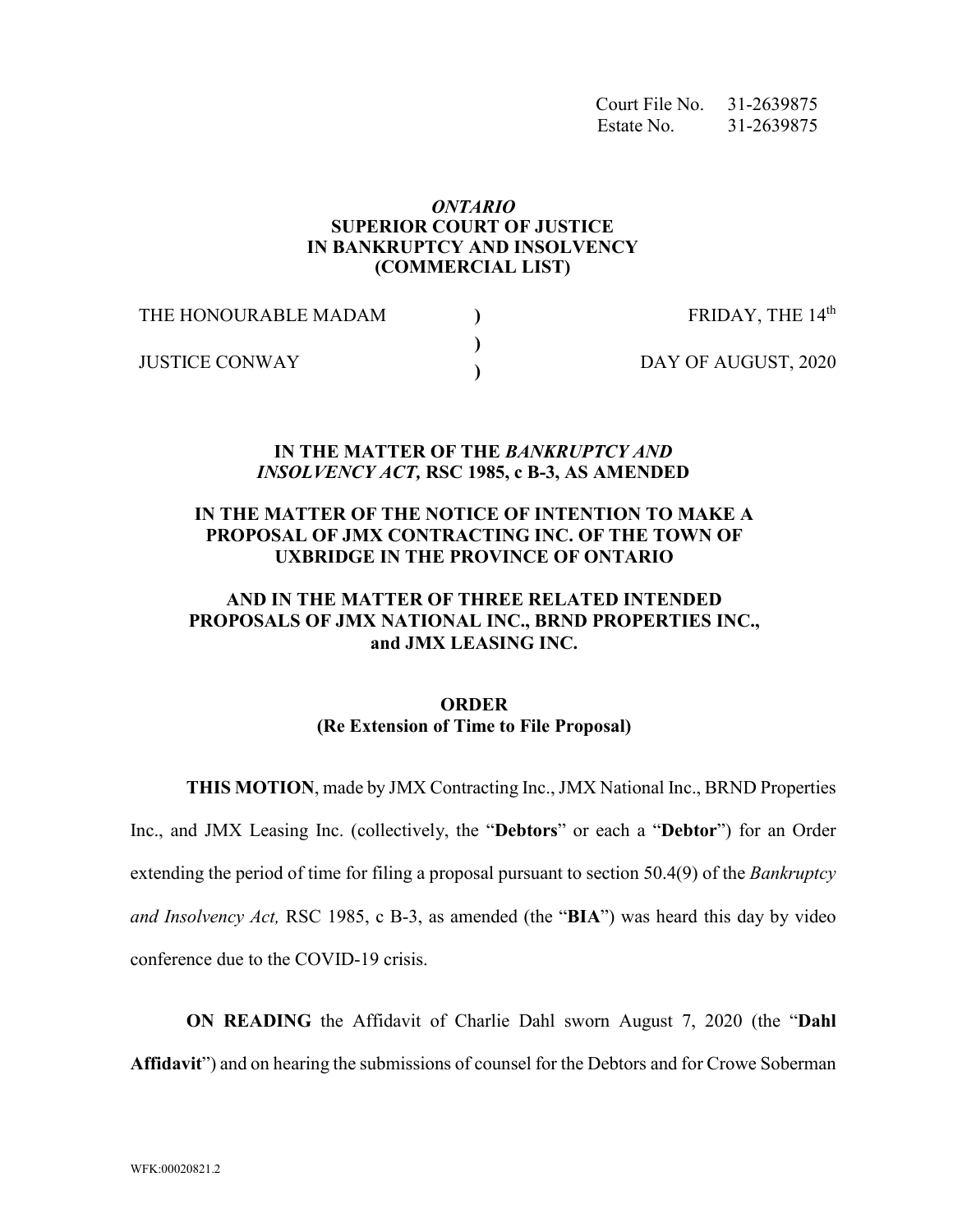Inc. in its capacity as proposal trustee (the "**Proposal Trustee**"), and any other person as listed on the counsel slip, no one appearing for any other person on the service list, although properly served as appears from the affidavit of service of Christel Paul dated August 12, 2020, filed:

1. **THIS COURT ORDERS** that the time for service of the Notice of Motion and the Motion Record is hereby abridged and validated so that this Motion is properly returnable today and hereby dispenses with further service thereof.

2 . **THIS COURT ORDERS** that pursuant to Section 50.4(9) of the BIA, the time for the Company to file a proposal with the Official Receiver be and is hereby extended to September 29, 2020.

3. **THIS COURT ORDERS** that this Order is effective from today's date and is enforceable without the need for entry and filing.

Convag